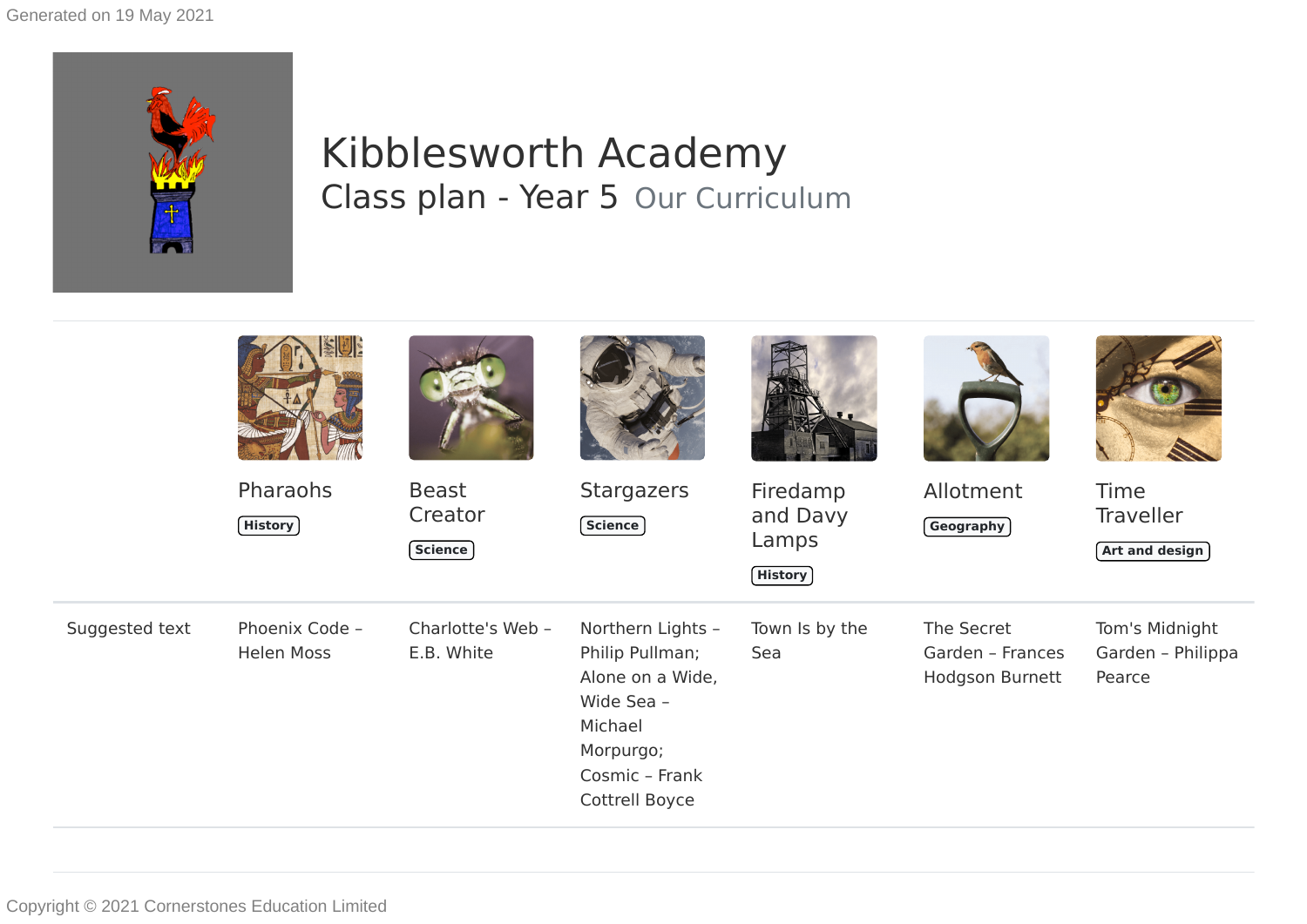Generated on 19 May 2021

| Memorable<br>experience | Mummification<br>scene                                                                           | Visit a butterfly,<br>insect or tropical<br>house                                                                                                | Visit an<br>observatory or<br>planetarium                                                          | Mining museum<br>visit - Woodhorn<br><b>Colliery Museum</b>    | Visit an allotment                                                                          | Interview people<br>of different<br>generations                                                                 |
|-------------------------|--------------------------------------------------------------------------------------------------|--------------------------------------------------------------------------------------------------------------------------------------------------|----------------------------------------------------------------------------------------------------|----------------------------------------------------------------|---------------------------------------------------------------------------------------------|-----------------------------------------------------------------------------------------------------------------|
| Innovate<br>challenge   | Egyptian funeral<br>preparations                                                                 | Design a super-<br>minibeast                                                                                                                     | Rocket launch                                                                                      | An exhibition of<br>mining                                     | Farmers' market                                                                             | Build a time<br>machine!                                                                                        |
| English                 | Chronological<br>reports; Fact<br>files; Research<br>skills; Mystery<br>stories; Play<br>scripts | Non-<br>chronological<br>reports;<br>Instructions and<br>advertisements;<br>Comic strips;<br>Limericks and<br>kennings;<br>Fantasy<br>narratives | Mnemonics;<br>Myths and<br>legends; Free<br>verse poetry;<br>Newspaper<br>reports;<br>Descriptions | Recount - diaries;<br>explanations;<br>narrative; poetry       | Non-<br>chronological<br>reports;<br>Instructions;<br>Explanations;<br>Narrative; Poetry    | Character<br>studies;<br>Adventure<br>narratives;<br>Leaflets; Free<br>verse poetry;<br>Quotations and<br>poems |
| Geography               | Human and<br>physical features<br>of Egypt; The<br>River Nile;<br>Tourism                        | Fieldwork;<br>Contrasting<br>locations                                                                                                           | Locating physical<br>features                                                                      | Local mapping -<br>The Durham<br>coalfield and<br>Kibblesworth | Land use; Food<br>origins;<br>Geographical<br>skills and<br>fieldwork; Map<br>work; Climate | Local community                                                                                                 |
| Computing               |                                                                                                  | Research;<br>Presentations                                                                                                                       | Programming;<br>Stop motion<br>animation                                                           | using the web;<br>research                                     | Using the web;<br>Word processing                                                           | Digital portraits;<br>Data logging;<br>Research                                                                 |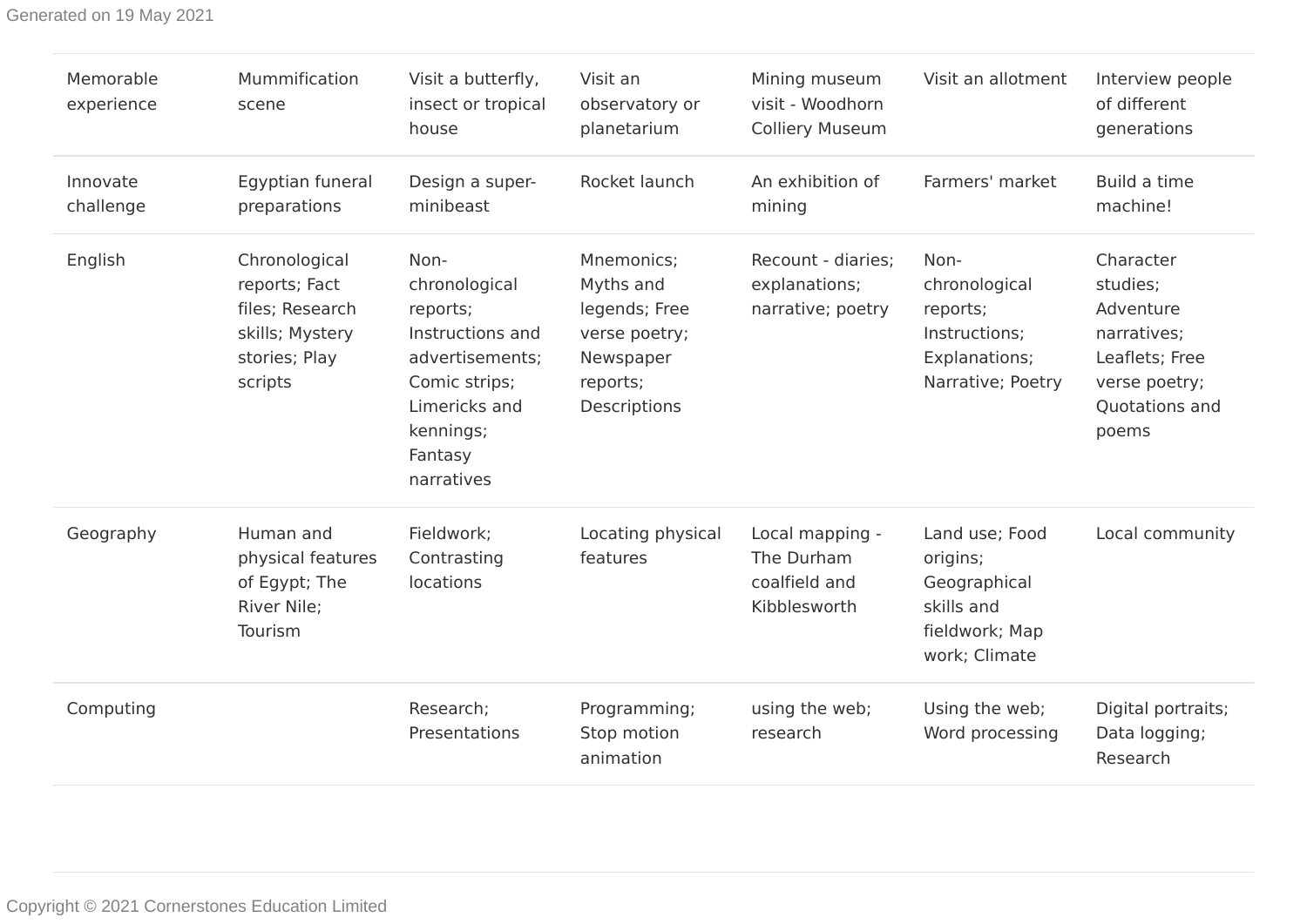Generated on 19 May 2021

| Art and design                              | Drawing<br>artefacts;<br>Headwear;<br>Hieroglyphic<br>amulets | Drawing;<br>Perspectives   | Printing; Design                                                                         | Learning about<br>great artists; The<br><b>Pitmen Painters</b>                                                                           | <b>Botanical</b><br>drawing and<br>painting; Wire<br>sculpture     | Photography;<br>Great artists -<br>Andy Warhol,<br>Salvador Dali;<br>Collage                                                                                    |
|---------------------------------------------|---------------------------------------------------------------|----------------------------|------------------------------------------------------------------------------------------|------------------------------------------------------------------------------------------------------------------------------------------|--------------------------------------------------------------------|-----------------------------------------------------------------------------------------------------------------------------------------------------------------|
| Design and<br>technology                    | Egyptian food;<br>Making tombs<br>and pyramids                | Making models              | Selecting<br>materials;<br>Research;<br>Structures;<br>Evaluation                        | Designing and<br>making - The<br>winding house                                                                                           | Cooking and<br>nutrition; Making<br>planters; Making<br>structures | Selecting<br>materials                                                                                                                                          |
| History                                     | Ancient Egypt                                                 |                            | Significant<br>individuals -<br>Galileo Galilei,<br>Isaac Newton;<br>1960s space<br>race | Indepth local<br>study - The<br>mining industry                                                                                          |                                                                    | Changes over the<br>last century                                                                                                                                |
| <b>Music</b>                                |                                                               |                            | Music; Lyrics                                                                            |                                                                                                                                          |                                                                    |                                                                                                                                                                 |
| Personal, social<br>and health<br>education | Moral issues;<br>Customs and<br>beliefs; Role play            | Debating ethical<br>issues |                                                                                          | Living in the<br>wider world -<br>How important<br>was community<br>to a mining<br>village, and how<br>does that<br>compare to<br>today? | Taking<br>responsibility                                           | Puberty; Meeting<br>and talking with<br>people;<br>Reflecting on<br>spiritual, moral,<br>social and<br>cultural issues;<br>Setting targets;<br>Feeling positive |